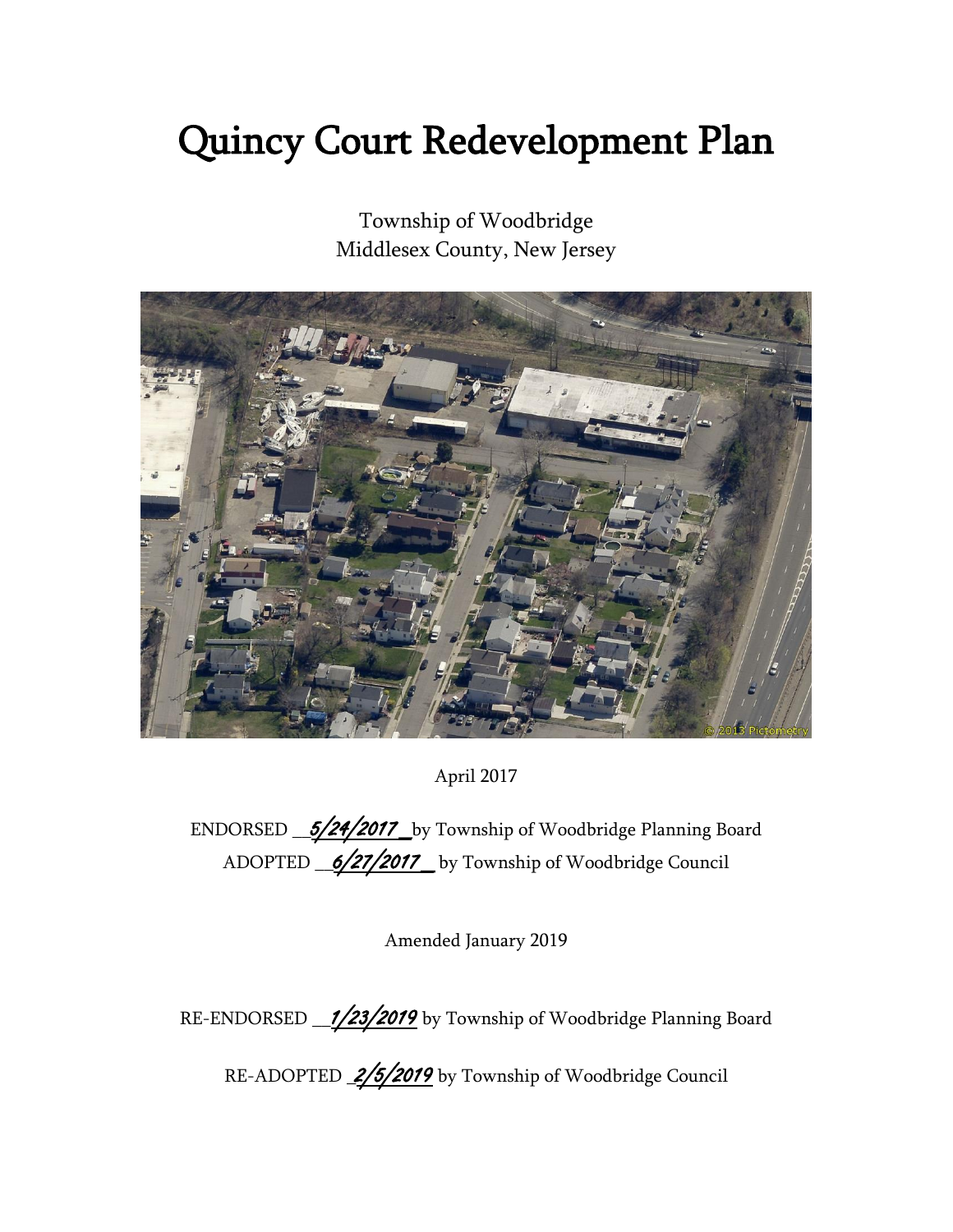# Quincy Court Redevelopment Plan

Township of Woodbridge

Prepared by Township of Woodbridge Department of Planning & Development

> Marta E. Lefsky, A.I.C.P., P.P. License No. 05177

\_\_\_\_\_\_\_\_\_\_\_\_\_\_\_\_\_\_\_\_\_\_\_\_\_\_\_\_\_\_\_

Eric Griffith, A.I.C.P., P.P. License No. 33LI00622200

\_\_\_\_\_\_\_\_\_\_\_\_\_\_\_\_\_\_\_\_\_\_\_\_\_\_\_\_\_\_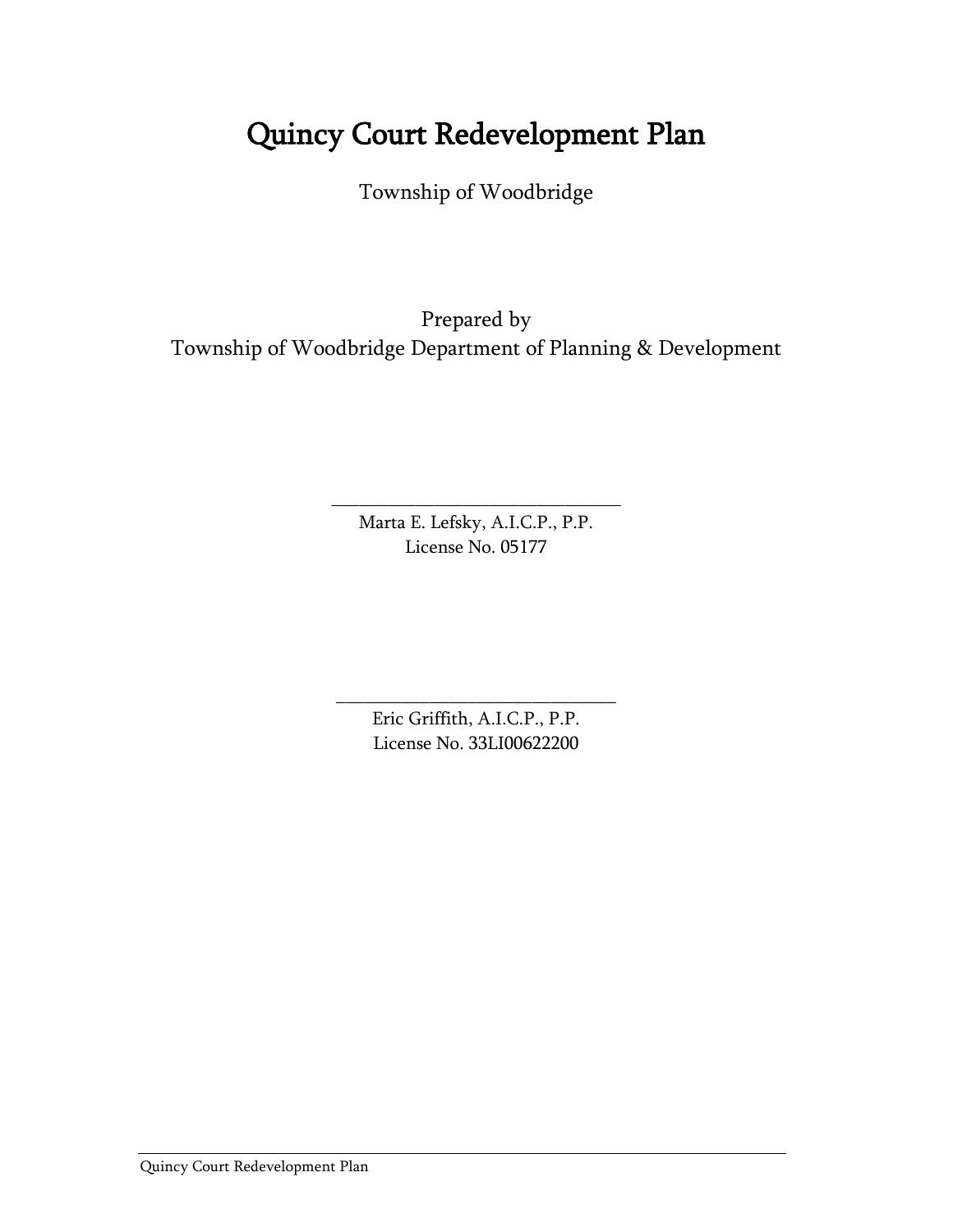Table of Contents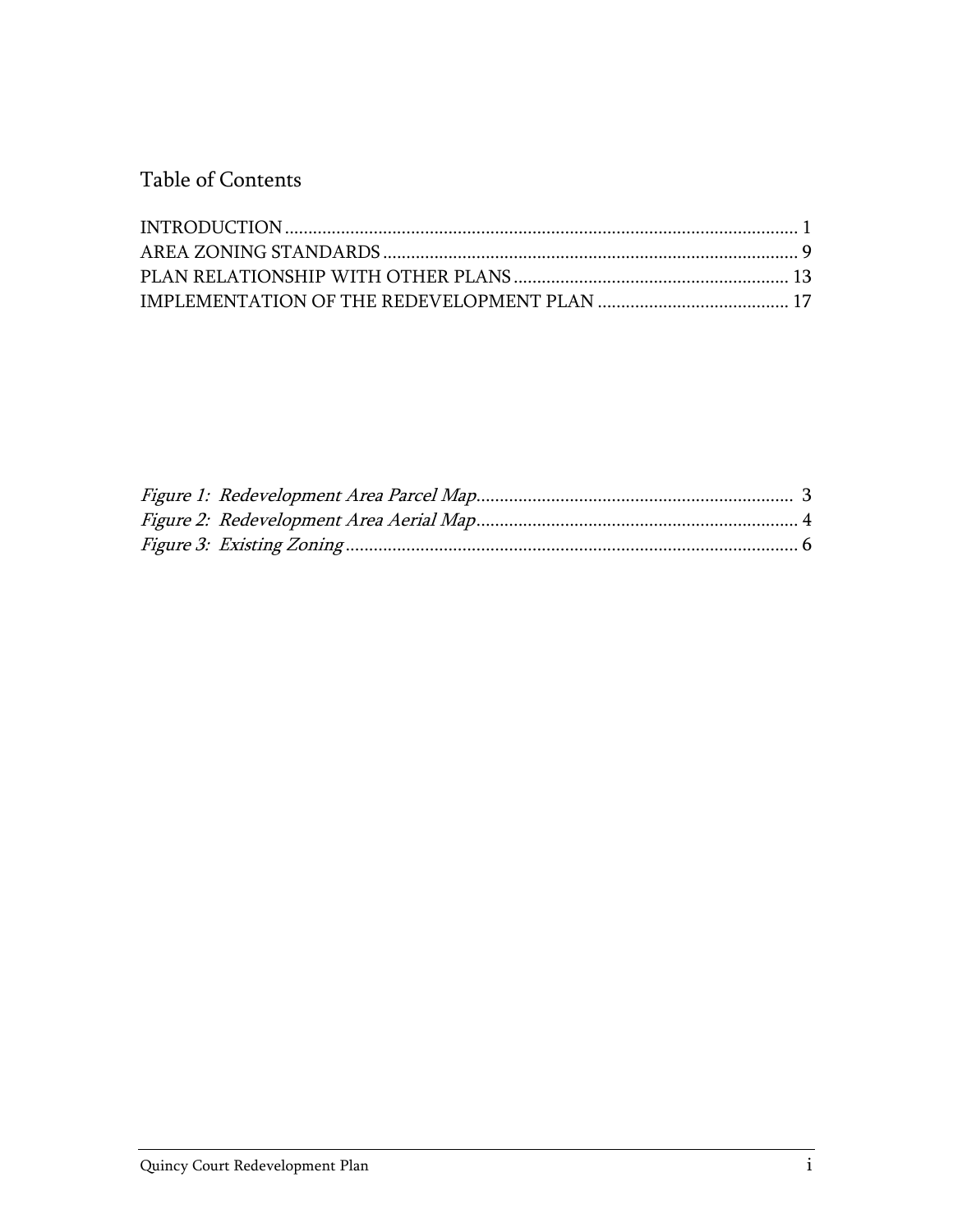# <span id="page-3-0"></span>INTRODUCTION

This Redevelopment Plan represents an opportunity to improve an area occupied by vacant buildings and obsolete site improvements in the Hopelawn section of Woodbridge Township. The area is located along Quincy Court and Pennsylvania Avenue. This plan, which was initially adopted in 2017, is being amended to include a 0.34 acre parcel at the end of Pennsylvania Avenue to refine, reimagine, and improve the rehabilitation and new construction of the area.

This plan will foster the transformation of the vacant commercial property into a residential use. This Redevelopment Area should be a highly desirable location for people to live. The redevelopment of this area presents unique challenges.

In response to the physical and economic conditions at this site, the Township Council requested that the Planning Board evaluate certain properties as a "noncondemnation area in need of redevelopment" on February 7, 2017. Following the Planning Board's evaluation, the Township Council designated the area as a "noncondemnation area in need of redevelopment" on May 9, 2017.

On August 7, 2018 the Township Council requested the Planning Board to evaluate Block 30.01, Lot 53 as a "non-condemnation area in need for redevelopment." Following the Planning Board's evaluation, the Township Council designated the area as a "non-condemnation area in need of redevelopment" on December 18, 2018.

The amended plan includes the addition of Block 30.01, Lot 53 in the Redevelopment Area.

# STATUTORY REQUIREMENTS

According to the Local Redevelopment and Housing Law (N.J.S.A. 40A: 12A-1, et. seq.) the Redevelopment Plan shall include an outline for the planning, development, redevelopment or rehabilitation of the project area sufficient to indicate:

- Its relationship to definitive local objectives as to appropriate land uses, density of population and improved traffic and public transportation, public utilities, recreational and community facilities and other public improvements;
- Proposed land uses and building requirements in the project area;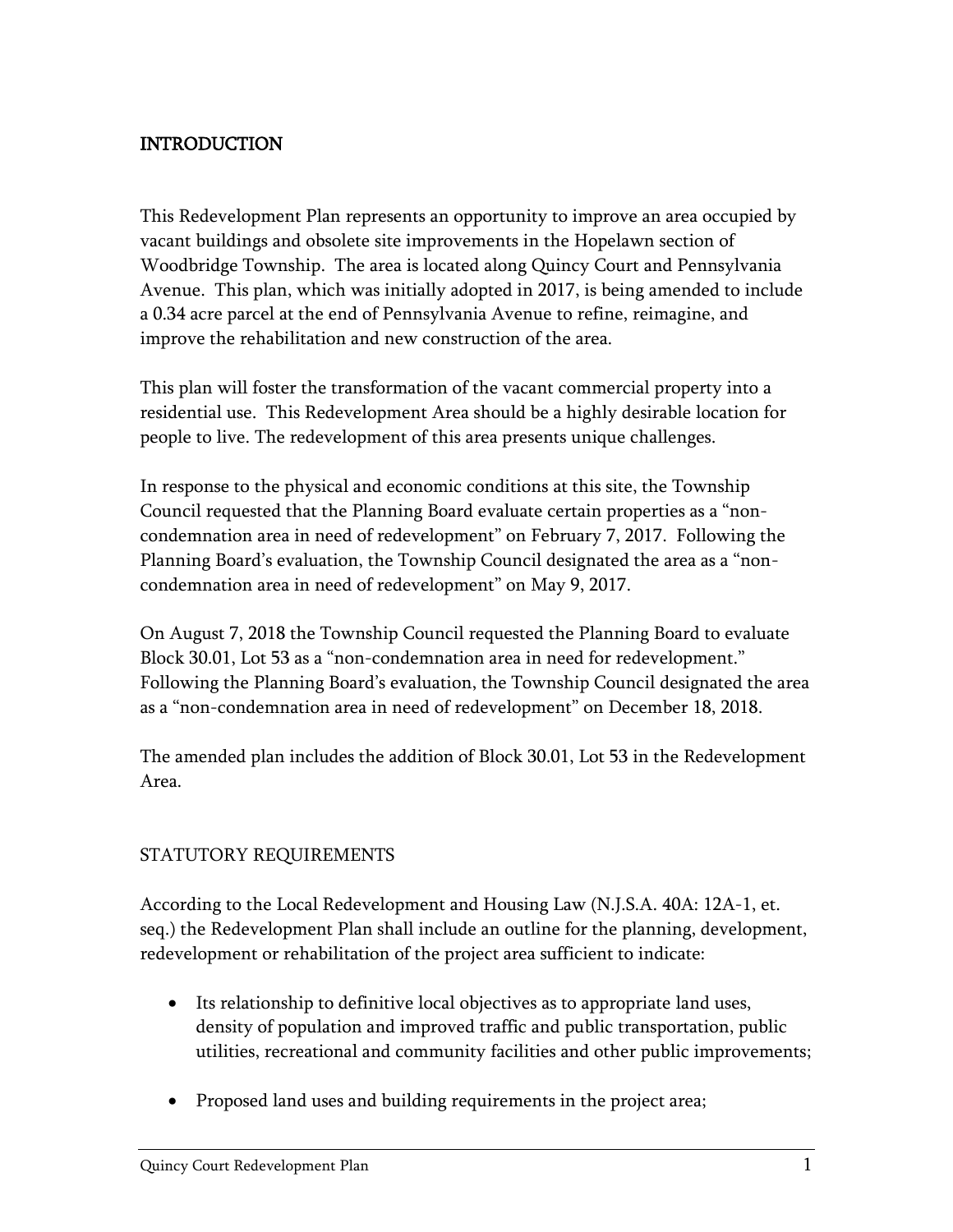- Adequate provision for the temporary and permanent relocation as necessary of residents in the project area, including an estimate of the extent to which decent, safe, and sanitary dwelling units, affordable to displaced residents will be available in the existing local housing market;
- An identification of any property within the Redevelopment Area proposed to be acquired in accordance with the Redevelopment Plan;
- Any significant relationship of the Redevelopment Plan to:
	- A) The Master Plans of contiguous municipalities;
	- B) The Master Plan of the County in which the municipality is located; and;
	- C) The State Development and Redevelopment Plans adopted pursuant to the "State Planning Act."

#### PLANNING CONTEXT

The Township of Woodbridge is 24.2 square miles in size and located in northeastern Middlesex County. The Township of Woodbridge is bordered by Clark Township, the City of Rahway, the City of Linden, and Union County to the north; the Borough of Carteret, the Arthur Kill and the City of Perth Amboy to the east; the Raritan River to the south; and Edison Township to the west.

The Hopelawn section of the Township is located in the southeast portion of the Township and is generally bound by the Woodbridge Proper to the north, the City of Perth Amboy to the east, Fords to the west, and the Keasbey to the south. The Hopelawn section of the Township consists primarily of single-family homes. Commercial property is located along New Brunswick Avenue.

The Redevelopment Area is an approximate 2.5 acres located along Quincy Court and Pennsylvania Avenue. It can also be accessed through Erin Avenue and Emmet Avenue. The area consists of two parcels: Block 31.08, Lot 1; and the added Block 30.01, Lot 53. The area is located at the edge of a single-family neighborhood and is adjacent to a non-operational railroad line. Located to the north along Pennsylvania Avenue are small business uses and to the east is a shopping center property.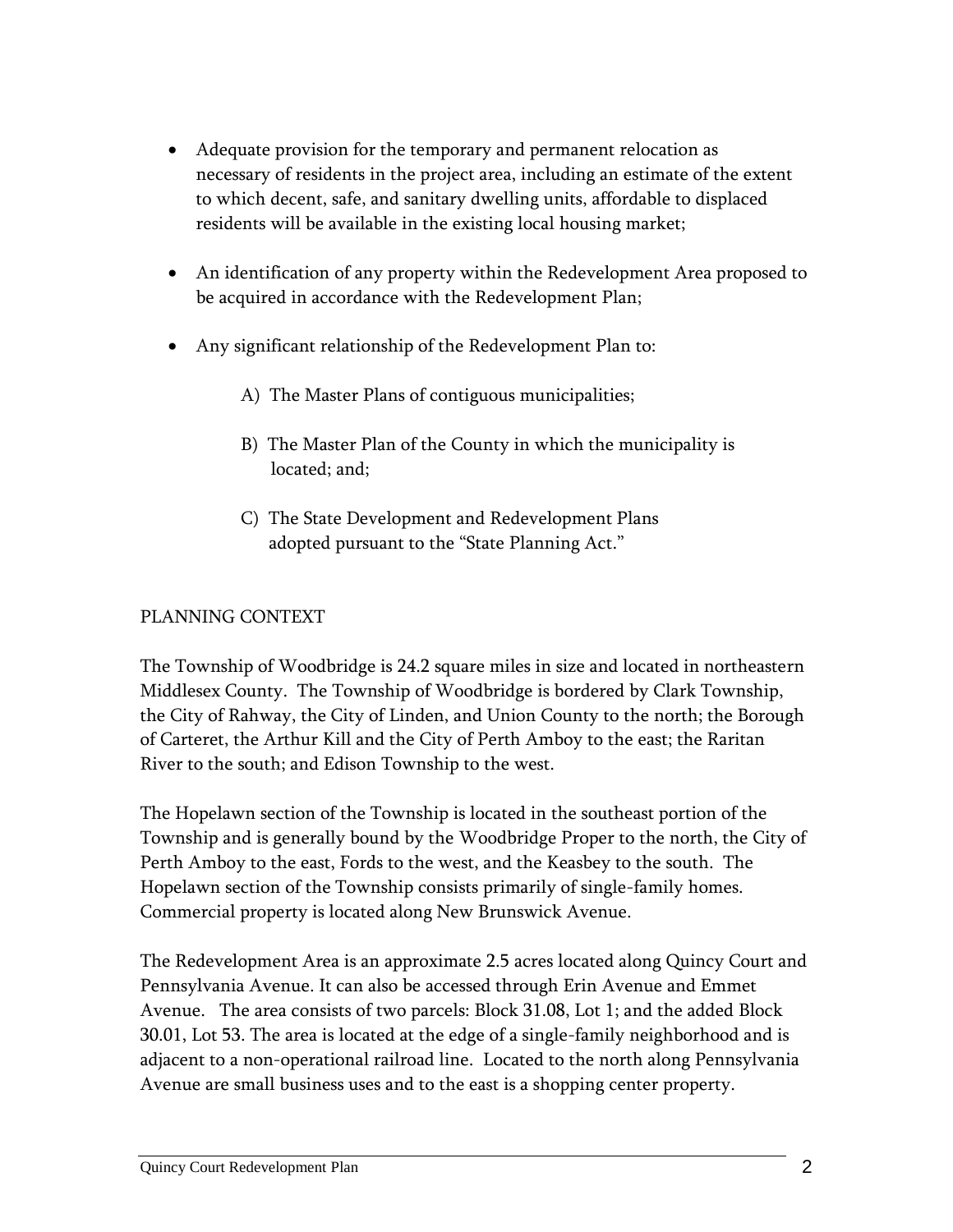<span id="page-5-0"></span>

*Figure 1: Redevelopment Area Parcel Map*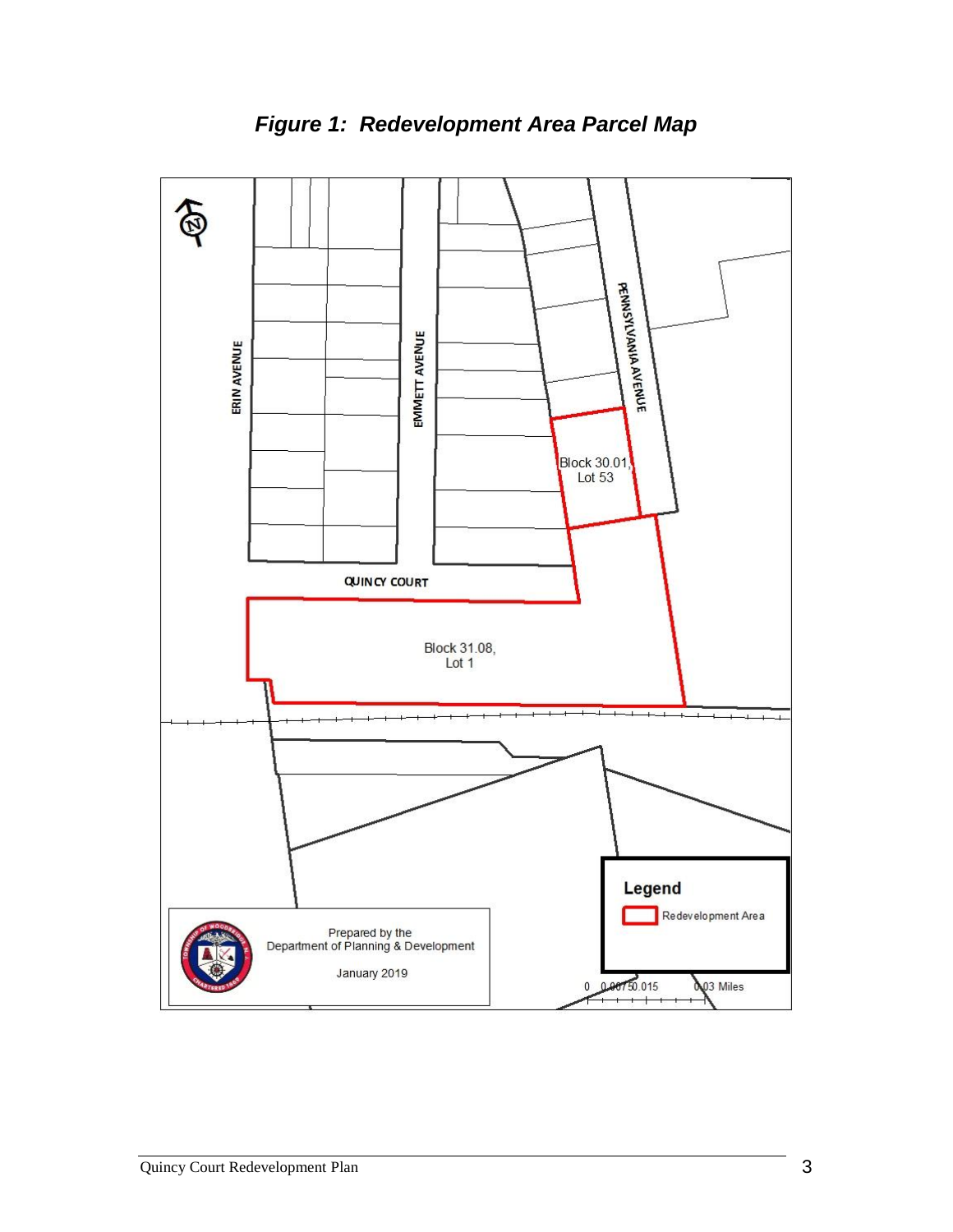<span id="page-6-0"></span>

*Figure 2: Redevelopment Area Aerial Map*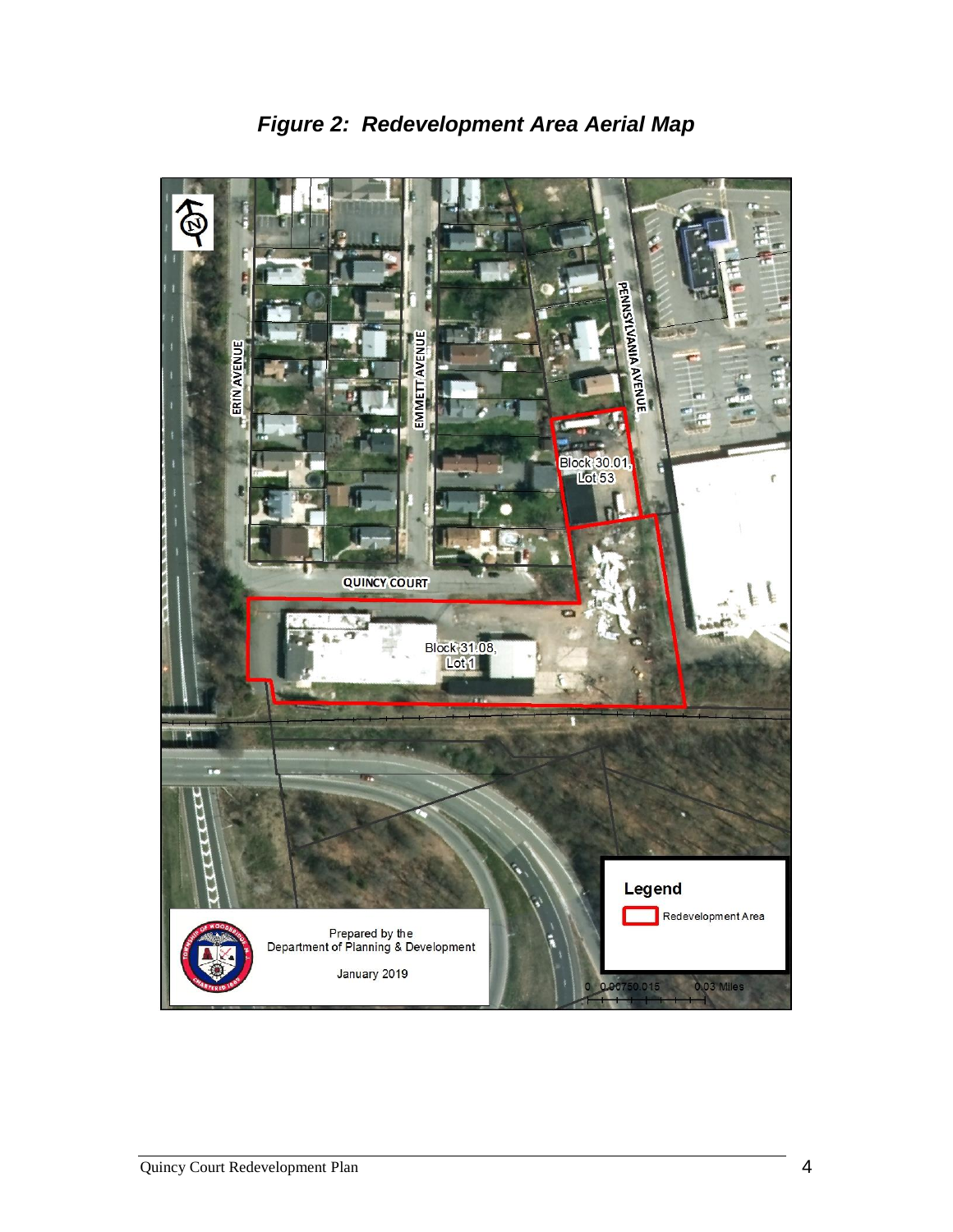#### HISTORY OF HOPELAWN

Hopelawn began as a farming community settled by the Luther Hope family and was originally referred to as "Hope's Lawn." The name was shortened to Hopelawn in the 1800s. Hopelawn has remained primarily a residential community with commercial uses along West Pond Road and New Brunswick Avenue.

#### MASTER PLANNING AND ZONING DESIGNATION HISTORY

The Township Master Plan recognizes that the current land use for this area as industrial. The redevelopment area is in the B-3 Highway Business Zone. The Master Plan proposes designation of the majority of this area as a redevelopment area.

The 1960 Zoning Map identifies the redevelopment area as being in the M-1 Light Industrial Zone. By 1975, the area was designated as "M-1.5 Industrial Zone." The 1979 Zoning Map designates the area as the B-3 Highway Business Zone. The Current Zoning Map Shows Block 31.08, Lot 1 as being in the Quincy Court Redevelopment Area and Block 30.01, Lot 53 as B-3 Highway Business.

#### PLAN GOALS

The overall goal of this Redevelopment Plan is to address the existing conditions that have negatively impacted the Area and comprehensively upgrade the area for redevelopment. The Township aims to reach the following goals:

- To remediate any hazardous conditions on the site
- To improve a residential neighborhood
- To stimulate economic investment in the Area
- To promote the effective use of all the Redevelopment Area properties and to increase property tax base
- To improve the physical appearance of the Area
- To create compact residential development

#### AFFORDABLE HOUSING

<span id="page-7-0"></span>Any construction of new housing units presents an opportunity to contribute to the Township's affordable housing stock and must be provided in accordance with the relevant case law, statutes and regulations in effect at the time of an approval for development of the property.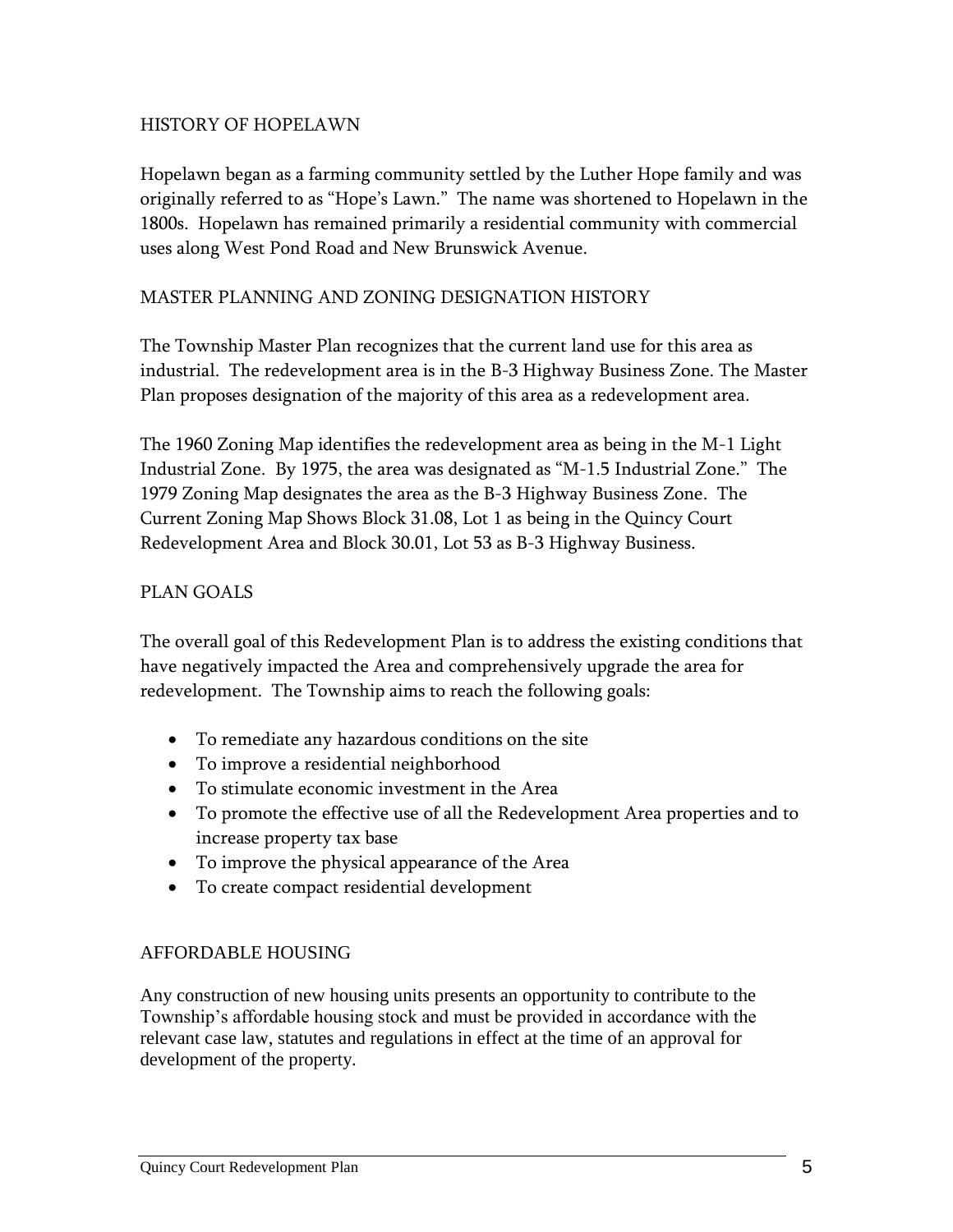*Figure 3: Existing Zoning*

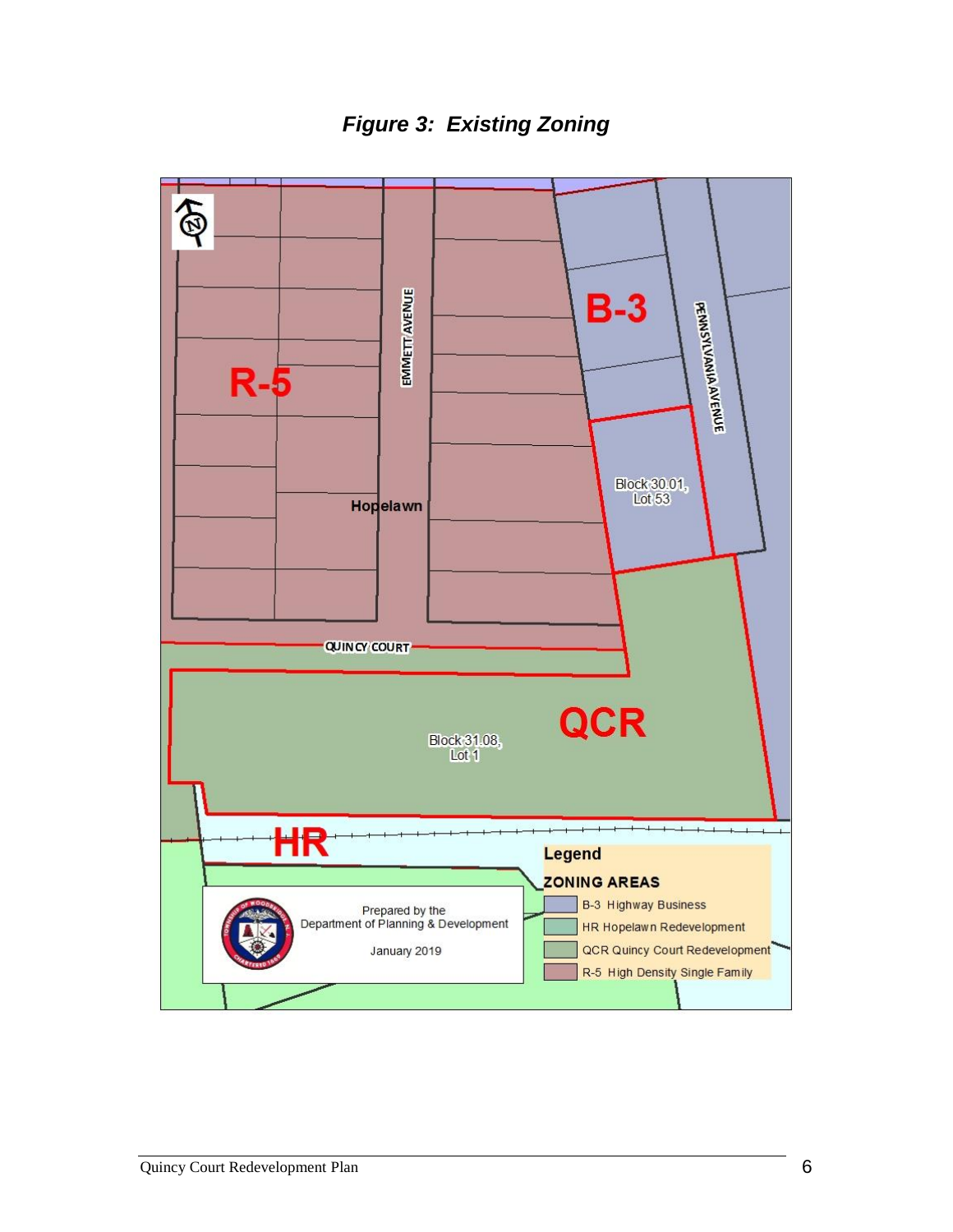# RELATIONSHIP OF PLAN TO THE TOWNSHIP LAND USE AND DEVELOPMENT ORDINANCE (APPLICATION & PROCESS)

The Redevelopment Area shall be redeveloped in accordance with the standards detailed in this Redevelopment Plan. This Plan supersedes the use and bulk provisions of the Township Land Use and Development Ordinance (Chapter 150) for the Redevelopment Area unless specifically referenced. Other Township regulations affecting developments that are in conflict are superseded by this Plan; however, existing engineering standards, performance standards and definitions shall apply.

In connection with site plan or subdivision applications, the Planning Board may grant deviations from the regulations contained within this Redevelopment Plan where by reason of exceptional narrowness, shallowness or shape of a specific piece of property or by reason of exceptional topographic conditions, pre-existing structures and physical features uniquely affecting a specific piece of property, the strict application of any area, yard, bulk or design objective or regulation adopted pursuant to this Redevelopment Plan would result in peculiar and exceptional practical difficulties to, or exceptional or undue hardship upon, the developer or redeveloper of such property. The Planning Board may also grant a deviation from the regulations contained within this Redevelopment Plan related to a specific piece of property where the purposes of this Redevelopment Plan would be advanced by such deviation from the strict application of the requirements of this Plan and the benefits of granting the deviation would outweigh any detriments.

The Planning Board may grant exceptions or waivers of design standards from the requirements for site plan or subdivision approval as may be reasonable and within the general purpose and intent of the provisions for site plan review and/or subdivision approval within the Plan, if the literal enforcement of one or more provisions of the Plan is impracticable or would exact undue hardship because of peculiar conditions pertaining to this site. No deviations may be granted under the terms of this section unless such deviations can be granted without resulting in substantial detriment to the public good and will not substantially impair the intent and purpose of the Redevelopment Plan.

No deviations may be granted which will result in permitting a use that is not a permitted use within this Redevelopment Plan. Any deviations from standards of this Plan that results in a "d" variance pursuant to N.J.S.A. 40:55D-70d shall be addressed as an amendment to the Plan rather than via variance relief through the Township's Zoning Board of Adjustment. An application requesting a deviation from the requirements of this Redevelopment Plan shall provide public notice of such application in accordance with the public notice requirement set forth in N.J.S.A.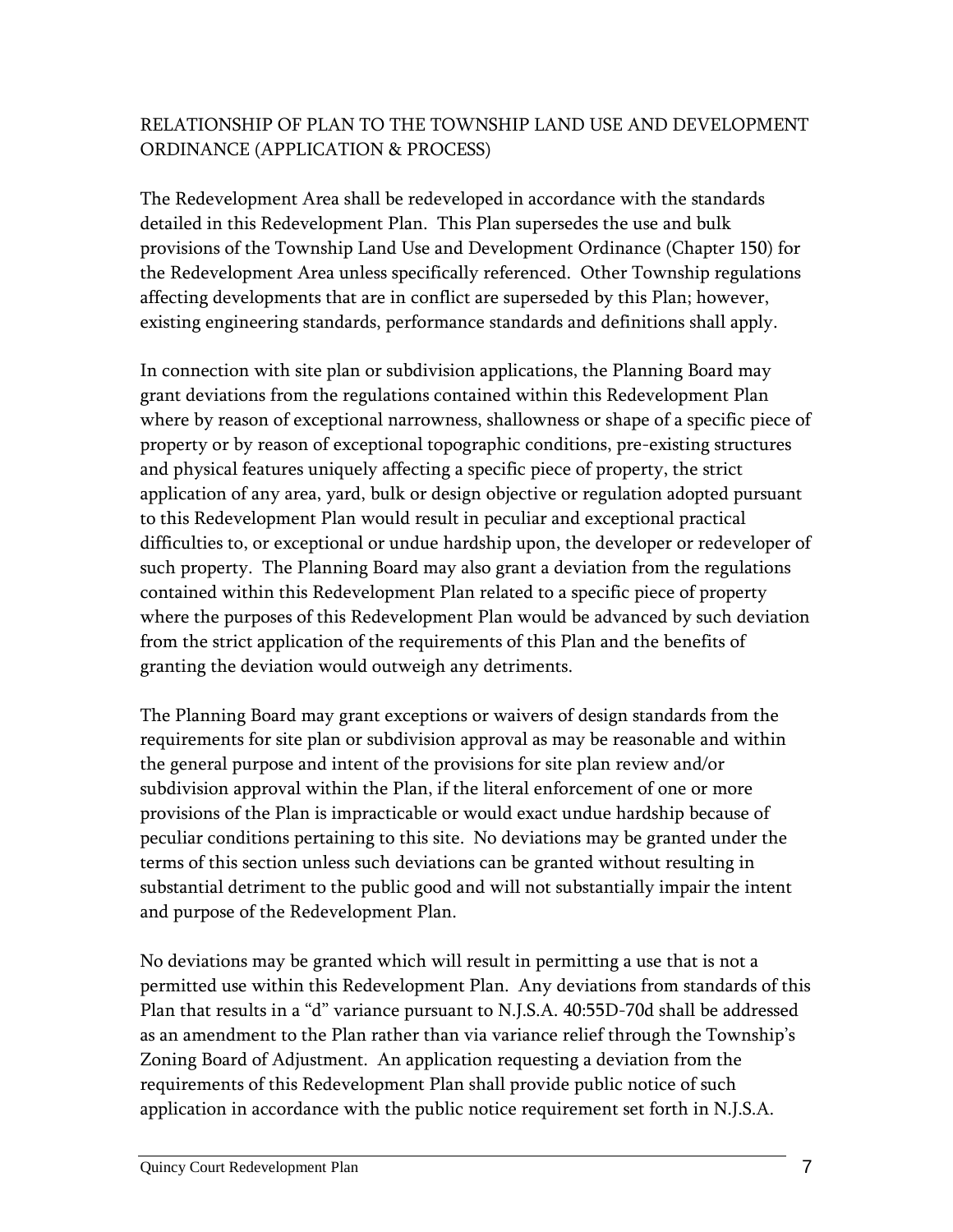40:55D- 12a.&b. All development must be approved by the Planning Board and shall be submitted through the normal site plan and subdivision procedures as identified as N.J.S.A. 40:55D, et seq.

Final adoption of this Redevelopment Plan by the Township Council shall be considered an amendment to the Township of Woodbridge Land Use and Development Ordinance and Zoning Map. Unless otherwise defined in the Plan, terms used in this Plan shall have the same meaning as defined in the Township's Land Use and Development Ordinance.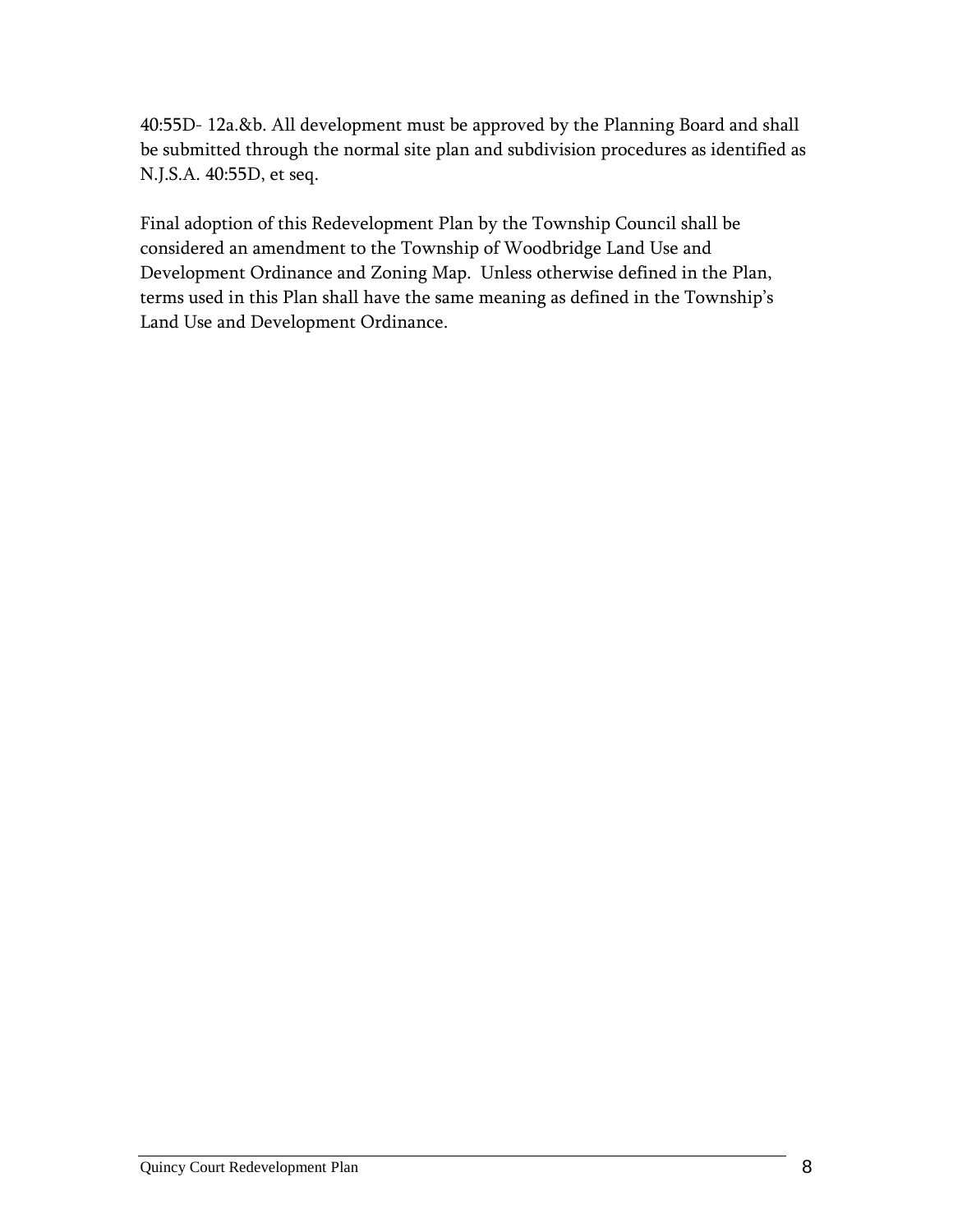# <span id="page-11-0"></span>QUINCY COURT REDEVELOPMENT AREA ZONING STANDARDS

The following standards contain information pertaining to the purpose of the zone; the permitted and accessory uses; bulk standards; and other district-specific standards. The evaluation of any proposal submitted under the Redevelopment Plan shall be based upon sections of this Redevelopment Plan entitled Relationship of Plan to the Township Land Development Regulations including District and Design Standards.

The purpose of this Redevelopment Zone is to provide residential multifamily housing in this area of the Hopelawn section of the Township.

#### Permitted Uses:

A building may be erected, altered or used and a lot or premises may be occupied and used for any of the following purposes:

 Multi-family residential, including Townhomes; Mid-Rise or Garden Apartments

Bulk Standards:

- Minimum lot size: 10,000 square feet
- Minimum lot width: 100 feet
- Minimum lot depth: 100 feet
- Minimum front setback: 5 feet
- Minimum each side setback: 5 feet
- Minimum both side setbacks: 10 feet
- Minimum setback for cantilever (any side): 2 feet
- Minimum rear setback: 15 feet
- Maximum building coverage (including principal and accessory buildings) : 75%
- Maximum impervious coverage by all buildings and pavement: 85%
- Maximum building height: 3 stories for townhomes; 4 stories for apartment buildings.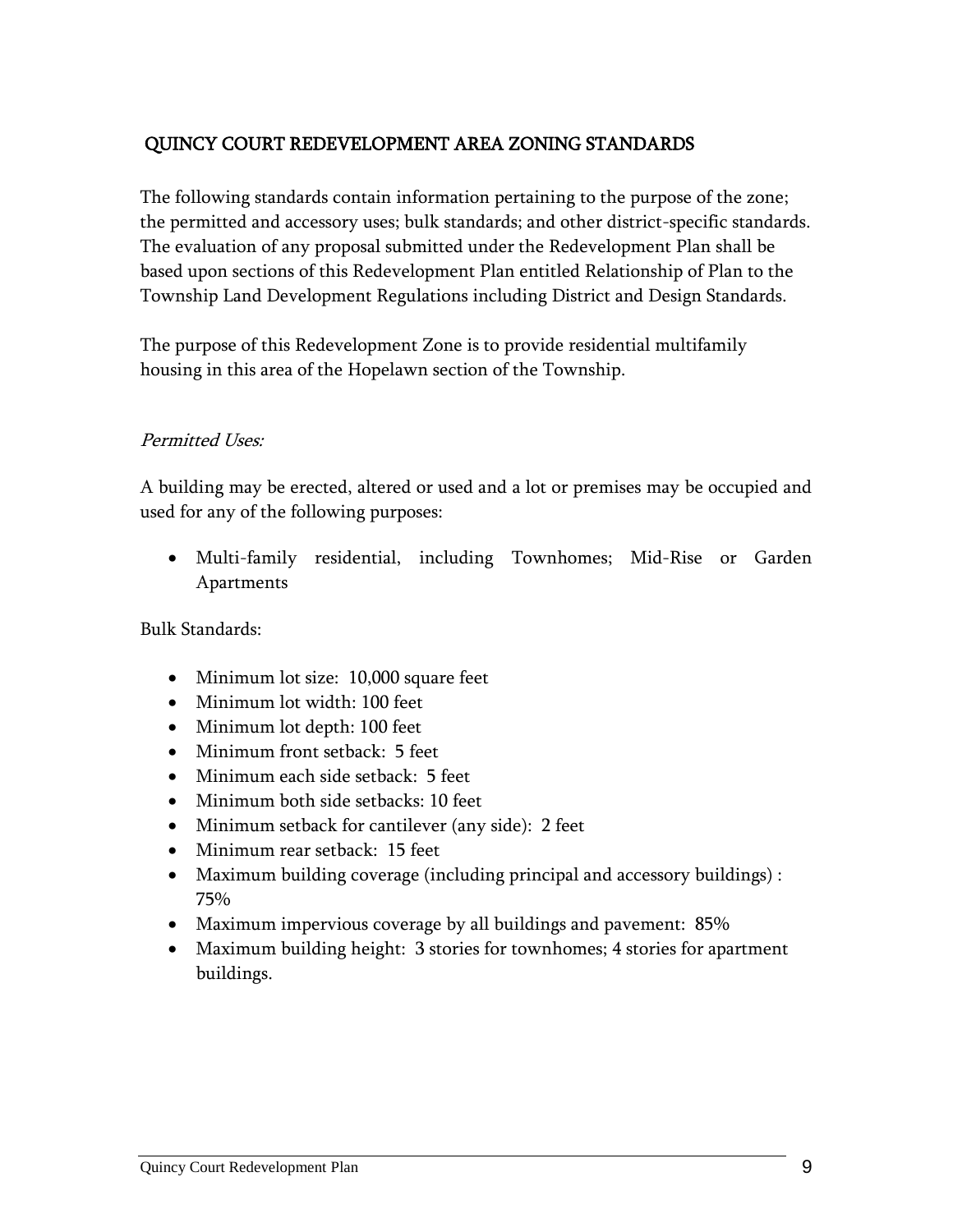#### Accessory buildings and structures:

 Accessory buildings, infrastructure and uses, shall meet the front setback requirement of a principal building and shall not exceed 15 feet in height or 150 square feet. The side and rear setbacks shall be four (4) feet.

## Additional Standards:

#### Off-street parking is required subject to the following conditions:

- Minimum number of parking spaces for townhomes shall be 2 spaces per dwelling unit.
- Minimum number of parking spaces for apartments shall comply with Residential Site Improvement Standards (RSIS) requirements.
- A commuter shuttle service may be considered with sufficient residential demand.

Buffering and Landscaping:

- Minimum landscape coverage limits for Redevelopment Zone sites shall be: fifteen percent (15%).
- Landscaped area required: In calculating the landscaped areas, the areas of plazas, open pedestrian areas, sitting areas, green roofs, pools and fountains shall be included.
- All setback areas fronting public roadways shall be defined by a combination of decorative fencing and/or landscaping. The landscaped area within should contain a variety of flowering trees, shrubs, perennials, annuals and bulbs to complement the architecture and provide seasonal interest.
- Landscape design should be integrated into overall site design and plans should include a watering and maintenance schedule for each area.
- Any dumpster shall be screened from public view with fencing and landscaping.
- Landscape buffer along Route 9 may be reduced to a minimum of three (3) feet, when a six (6) foot high solid architectural fence is installed.
- All trees to be removed shall be done in accordance with the Township Tree Ordinance.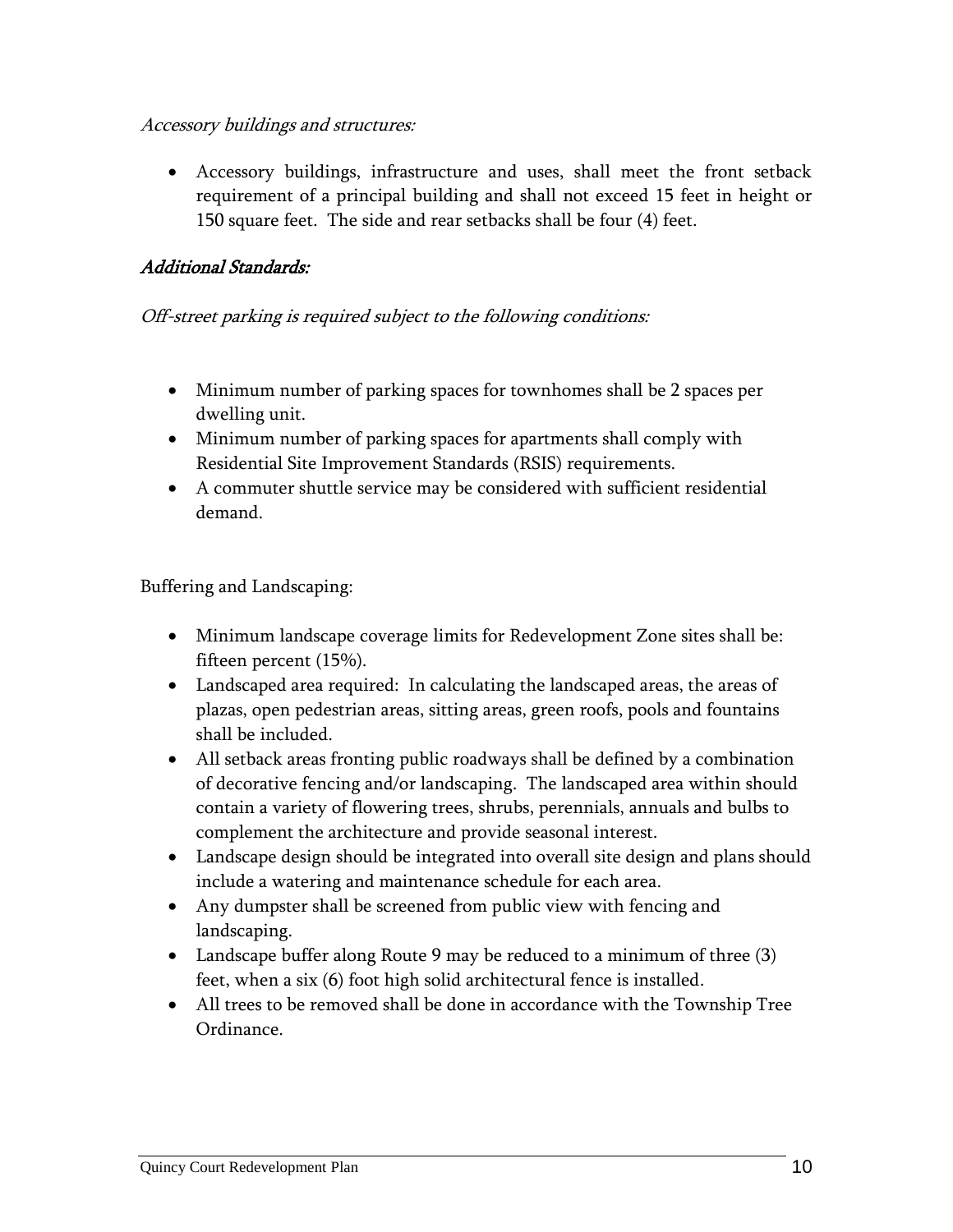Safety Measures along Route 9 and Railroad Right-of-Way

 A guiderail may be necessary in parking areas along Route 9 and the railroad right-of-way.

Green Buildings:

- All buildings are encouraged to be LEED-qualified buildings, and/or employ energy saving construction and utility techniques.
- Proposed energy saving techniques shall be provided as part of architectural plans and renderings.

Lighting:

- Pedestrian-level, bollard lighting, ground-mounted lighting, or other low, glare-controlled fixtures mounted on building or landscape walls shall be used to light pedestrian walkways.
- Accent lighting on buildings is encouraged.
- Lighting shall be shielded to prevent glare on adjacent properties.
- Exterior light fixtures shall be compatible and relate to the architectural character of the buildings on a site. Site lighting shall be provided at the minimum level to accommodate safe pedestrian and vehicular movements without causing any off-site glare.
- Parking lot lights shall not exceed 12 feet in height and shall contain decorative fixtures.

Site Signage:

- One (1) monument sign shall be permitted for each use.
- Maximum sign area: 20 square feet per side, with a maximum of two sides allowed.
- Minimum setback: three (3) feet from the property line.
- Maximum sign height: five (5) feet.
- Way finding signage to direct visitors toward parking areas, building identification, and building entrances is permitted as appropriate.
- Façade signs may be affixed to the mid-rise district buildings only and shall occupy no more than 10 percent of the front façade area of the building. Signs may be placed on all exposed sides of the buildings, provided that they do not total more than 10 percent maximum limitation of the front façade.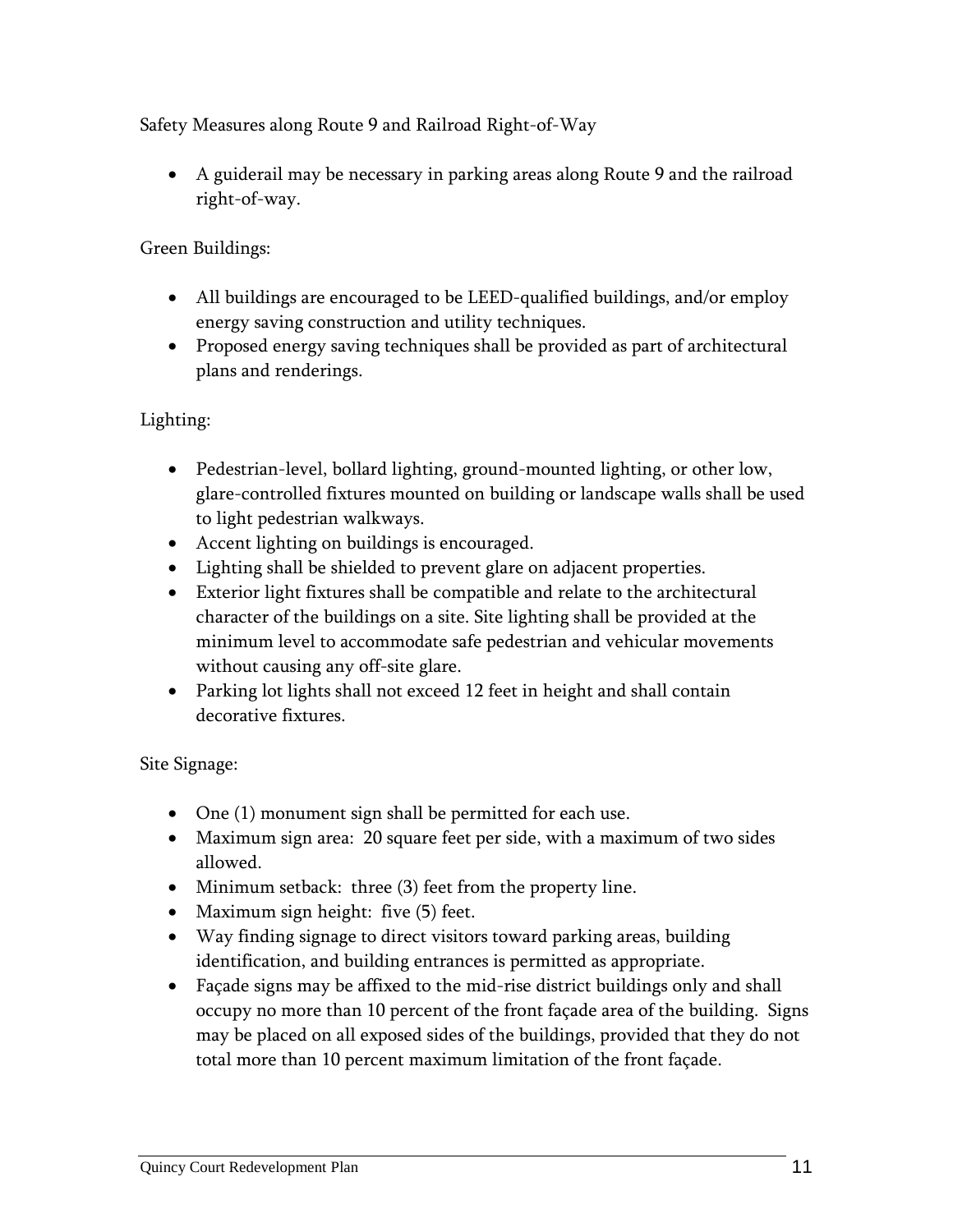# Sidewalks

Sidewalks shall be encouraged to the extent practical throughout the area.

#### Outside Storage and Loading:

<span id="page-14-0"></span> No outside storage of materials, raw or finished, shall be stored in any yard or open area.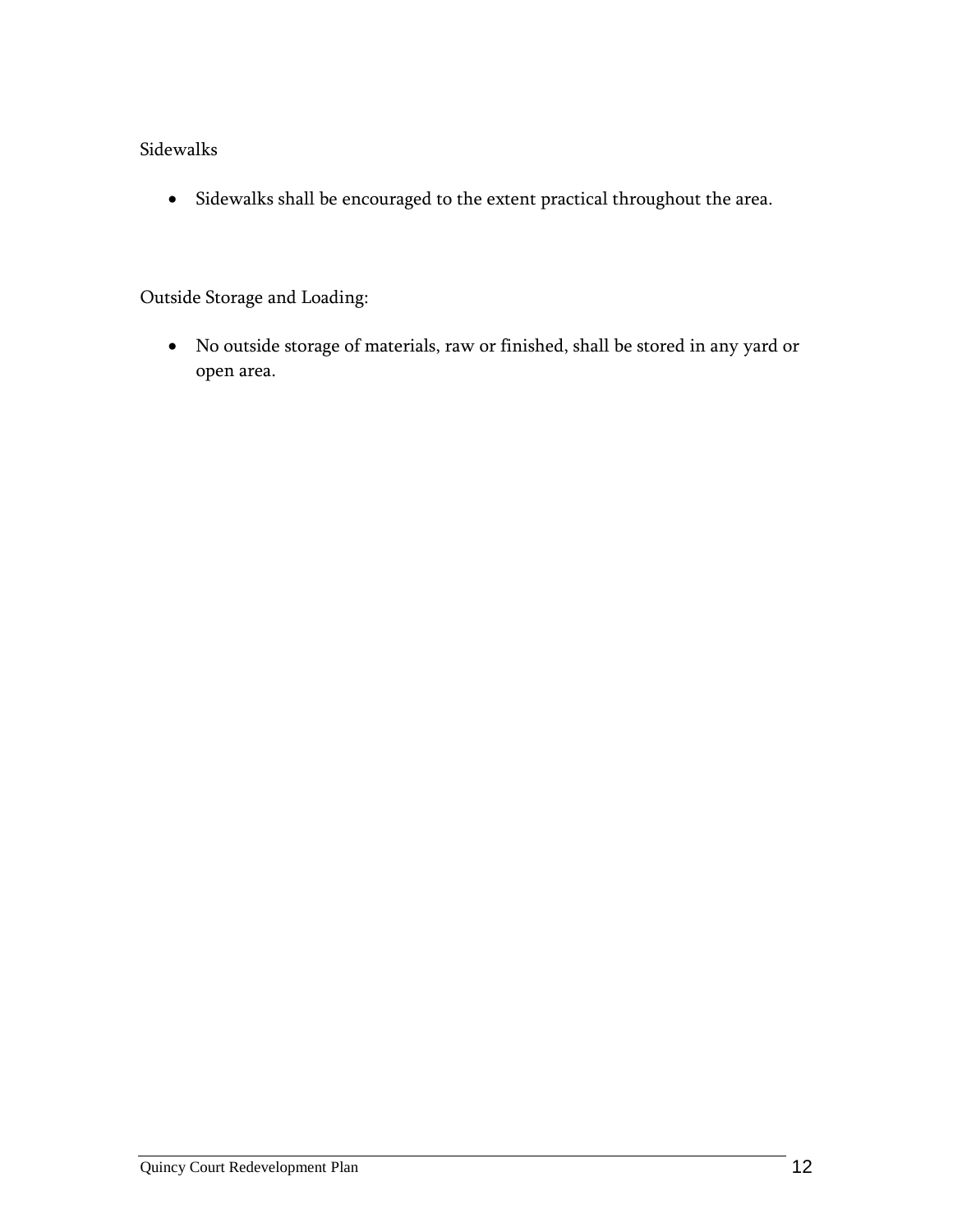# PLAN RELATIONSHIP WITH OTHER PLANS

#### RELATIONSHIP TO THE TOWNSHIP MASTER PLAN

The Township of Woodbridge's last comprehensive Master Plan was prepared in February 2009 and reexamined in 2016. The Master Plan recommended this area be devoted to industrial and business uses.

The Master Plan adopted the following goals that are relevant to this Plan:

- To permit residential uses at appropriate densities in locations accessible to major roadways, commercial services, public facilities and traditional downtown areas;
- To provide sufficient residential opportunities, in locations with access to facilities and services, to help the Township's senior residents age in place;
- To preserve the existing character consistent with current development patterns through:
	- o Zoning standards that correspond to existing development patterns
	- o Continued active code enforcement

#### MASTER PLANS OF ADJACENT MUNICIPALITIES

The Quincy Court Redevelopment Area is located in the Hopelawn section of the Township. The closest adjacent municipality to the area is the City of Perth Amboy to the east. The redevelopment plan is not anticipated to have an adverse impact on the City of Perth Amboy.

#### MIDDLESEX COUNTY PLANS

#### Middlesex County Growth Management Strategy

Between 1990 and 1995, Middlesex County prepared phased Growth Management Strategy to address infrastructure need, regional design and growth management strategies. The County was subdivided into four regions. Woodbridge Township is located in the northeast region, as were all neighboring municipalities.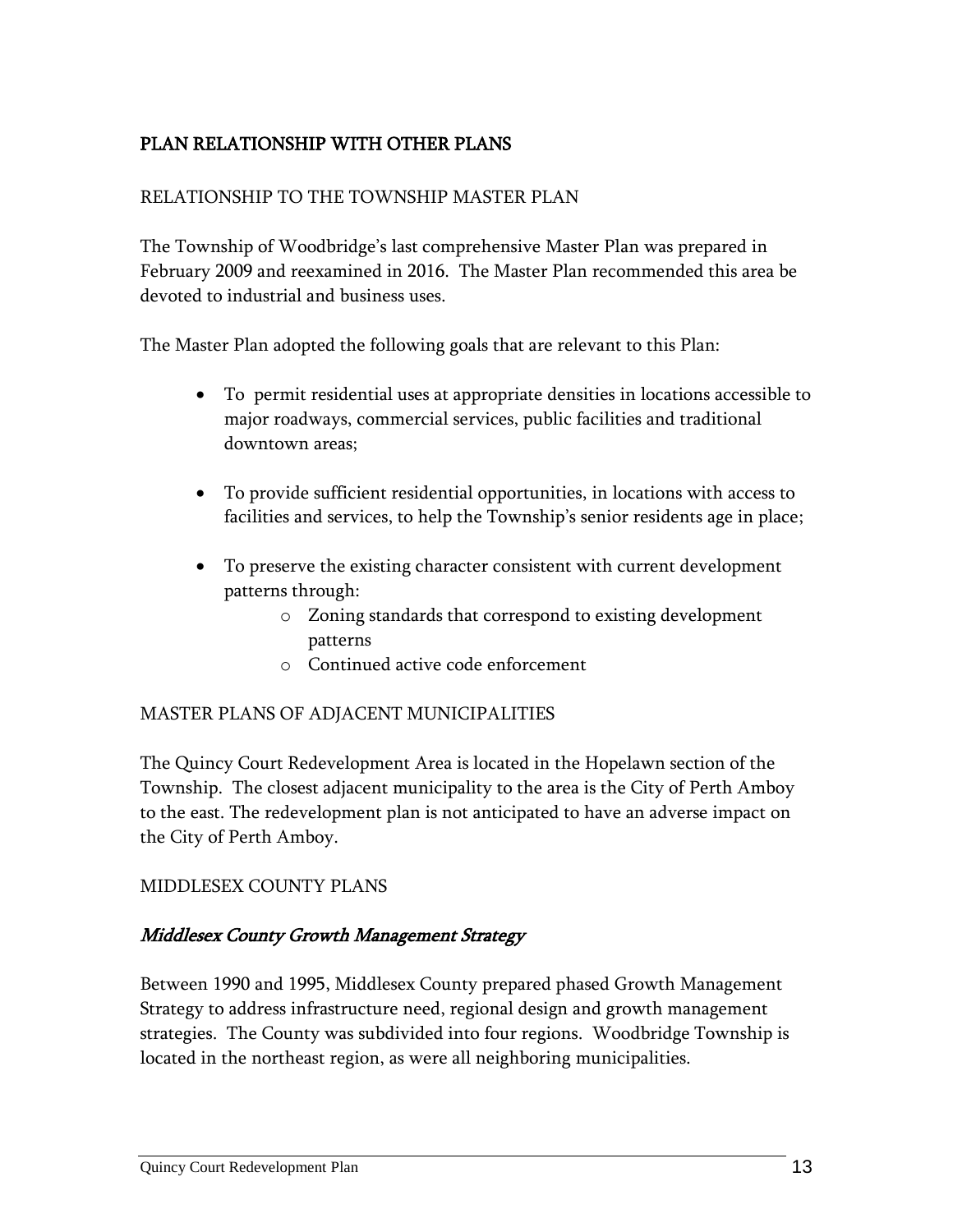Phase I of the plan found that large levels of public & private investment were necessary to maintain infrastructure with the highest cost items being maintenance and improvement to sewers, parks and roads.

Phase II of the plan focused on managing actual growth pertaining to five specific case studies. None of the case studies focused on areas of Woodbridge.

Phase III of the study, three primary recommendations were made as part of the Metropark Case Study:

- Traffic congestion inhibits growth in the area. Access to Metropark is limited by the narrow rail underpasses and New Jersey Transit's parking expansion will place an even greater burden on local roads. Transportation management measures should be implemented intensively for this area;
- The NJ Transit parking deck project includes the construction of space for retail facilities to better serve commuter needs. Additional retail development to serve nearby office workers should be evaluated;
- Growth in this study area is limited by increasingly scarce buildable land and the need for increased sewage capacity in the Township. A stormwater management plan should be developed for the entire South Branch of the Rahway River drainage area in order to determine the most effective stormwater control measures.

This Redevelopment Plan is consistent with the recommendations discussed in the Middlesex County Growth Management Strategy and will serve to offer some of "the retail development" contemplated for neighboring office workers.

# Consistency with Middlesex County Master Plan

The Quincy Court Redevelopment Plan is generally consistent with the elements of the Middlesex County Master Plan, a document that addresses sprawl and sustainability in the region. This Redevelopment Plan adheres directly to the goals, values and objectives of the Middlesex County Master Plan which aims to:

 Make fuller use of existing transportation lines and facilities. The County Plan anticipated that public transportation would achieve greater significance as a necessary alternative to the private automobile, with its attendant problems of pollution, energy availability, and congestion;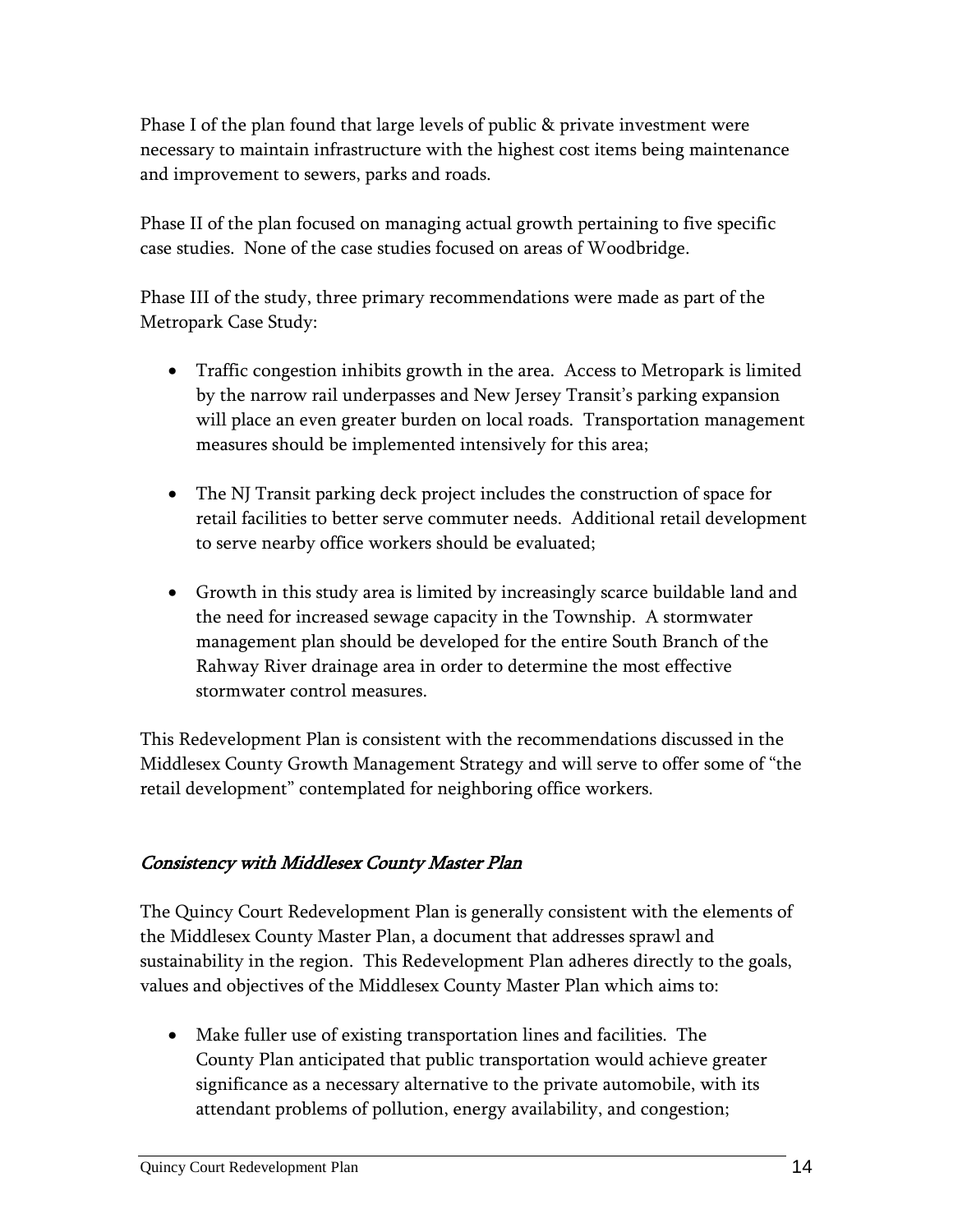- Find a more feasible alternative to the present situation of "strip" commercial development found on major roads, and single-family homes on unnecessarily large lots;
- "Cluster" future growth around definable town centers and transportation facilities to include commercial and office employment as well as residential, with land use intensity decreasing as distance from the town center increases.

### New Jersey State Development & Redevelopment Plan (2001)

This Redevelopment Plan is consistent and would effectuate the plans and policies of the New Jersey State Development and Redevelopment Plan (SDRP), adopted in 2001. The SDRP is a unique document that guides State-level development and redevelopment policy as well as local and regional planning efforts. This Plan is consistent with the following statewide goals in the SDRP.

- Revitalize the State's cities and towns;
- Promote beneficial economic growth, development and renewal for all residents of New Jersey;
- Protect the environment, prevent and clean up pollution;
- Provide adequate public facilities and services at a reasonable cost;
- Preserve and enhance areas with historic, cultural, scenic, open space, and recreational value;
- Ensure sound and integrated planning and implementation statewide.

The SDRP also includes a State Plan Policy Map, which divides the state into regions, known as Planning Areas, and includes specific goals for each area. The Policy Map also identifies "Centers", locations into which development is to be directed, "Environs," areas to be protected from future growth. The Township of Woodbridge falls in the 'Metropolitan Planning Area' (PA1). The State Plan recognizes that all communities in this planning area are essentially fully developed; hence much of the change in land uses will occur as redevelopment.

The State Plan's planning objectives for the 'Metropolitan Planning Area' includes: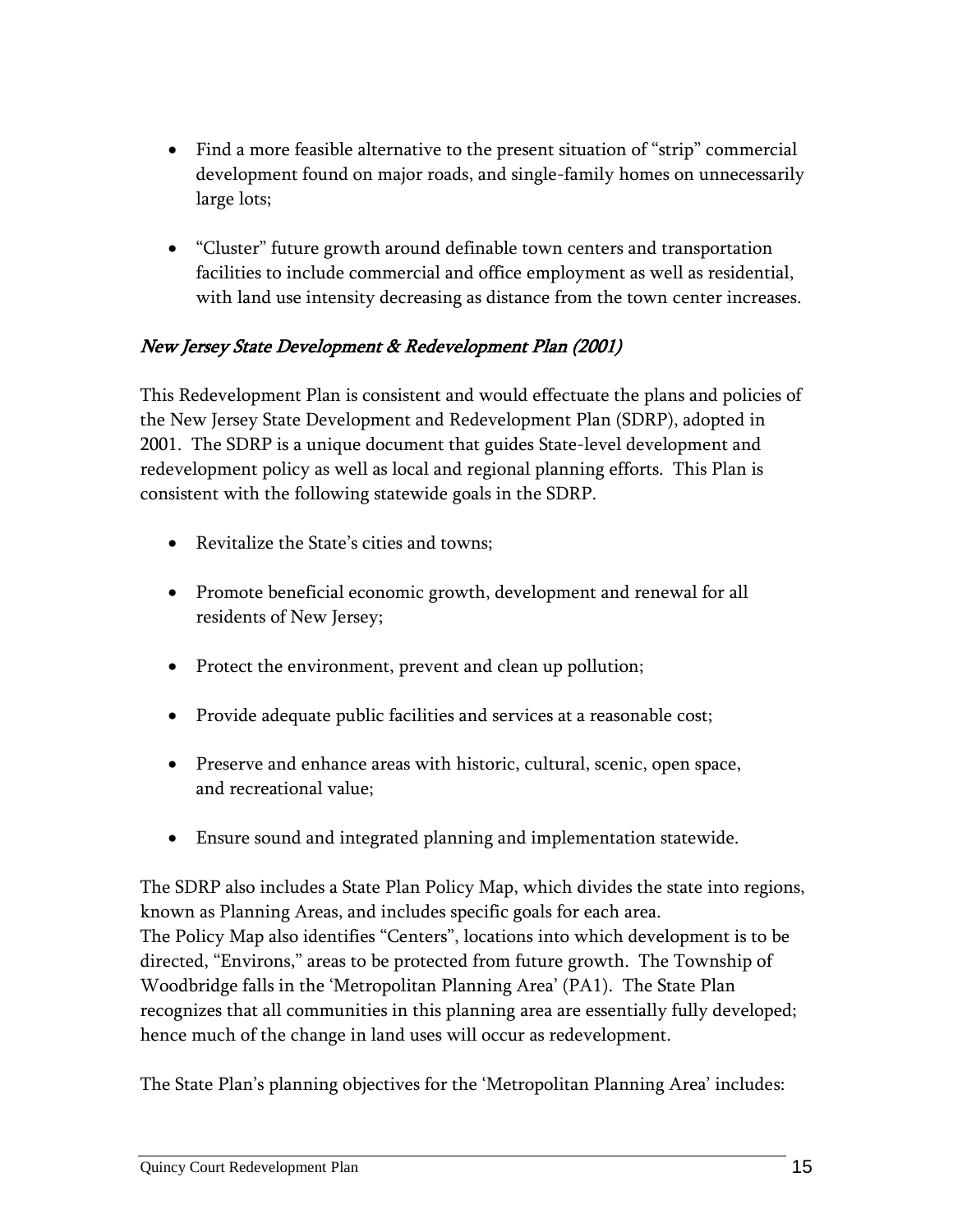- Providing for much of the state's future redevelopment;
- Revitalizing cities and towns;
- Redesigning areas of sprawl;
- Protecting the character of existing stable communities.

This Plan will serve to meet each of these goals for the designated area.

The New Jersey Department of State has been preparing a new State Strategic Plan since 2012. The proposed plan has not been adopted by the State Planning Commission.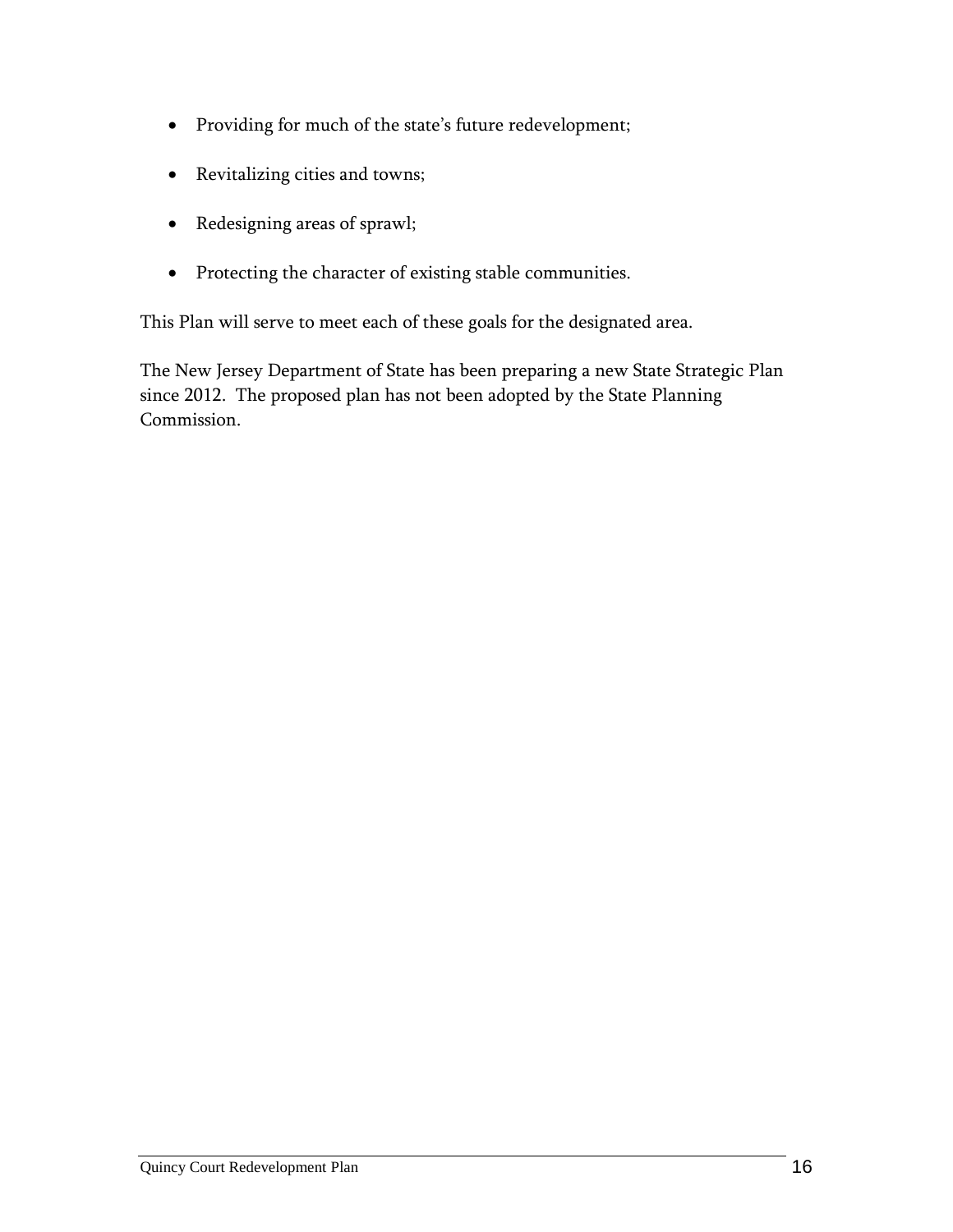# <span id="page-19-0"></span>IMPLEMENTATION OF THE REDEVELOPMENT PLAN

#### REDEVELOPMENT ENTITY

The Woodbridge Township Redevelopment Agency will serve as the Redevelopment Entity.

#### Phasing:

- Projects may be developed in phases;
- The phasing may include phased start and completion dates among the various land use components, as well as internal phasing schedules within sections, subject to specific provisions in the redevelopment agreement.

#### SELECTION OF DESIGNATED DEVELOPERS

Potential redevelopers will be required to submit to the Redevelopment Entity for review and approval prior to the designation of a redeveloper(s) at a minimum:

- Financial responsibility and capability;
- Estimated development cost;
- Estimated time schedule;
- Conceptual site plans including elevations;
- Fiscal impact analysis.

#### APPOINTMENT OF A DESIGNATED REDEVELOPER

The Redevelopment Entity may select one or more redevelopers to participate in the implementation of the Redevelopment Plan.

As part of the process to be designated a redeveloper, the Redevelopment Entity will negotiate a formal Redevelopment Agreement.

Designation of a Redeveloper(s) by the Redevelopment Entity shall be subject to the execution of an appropriate Redevelopment Agreement.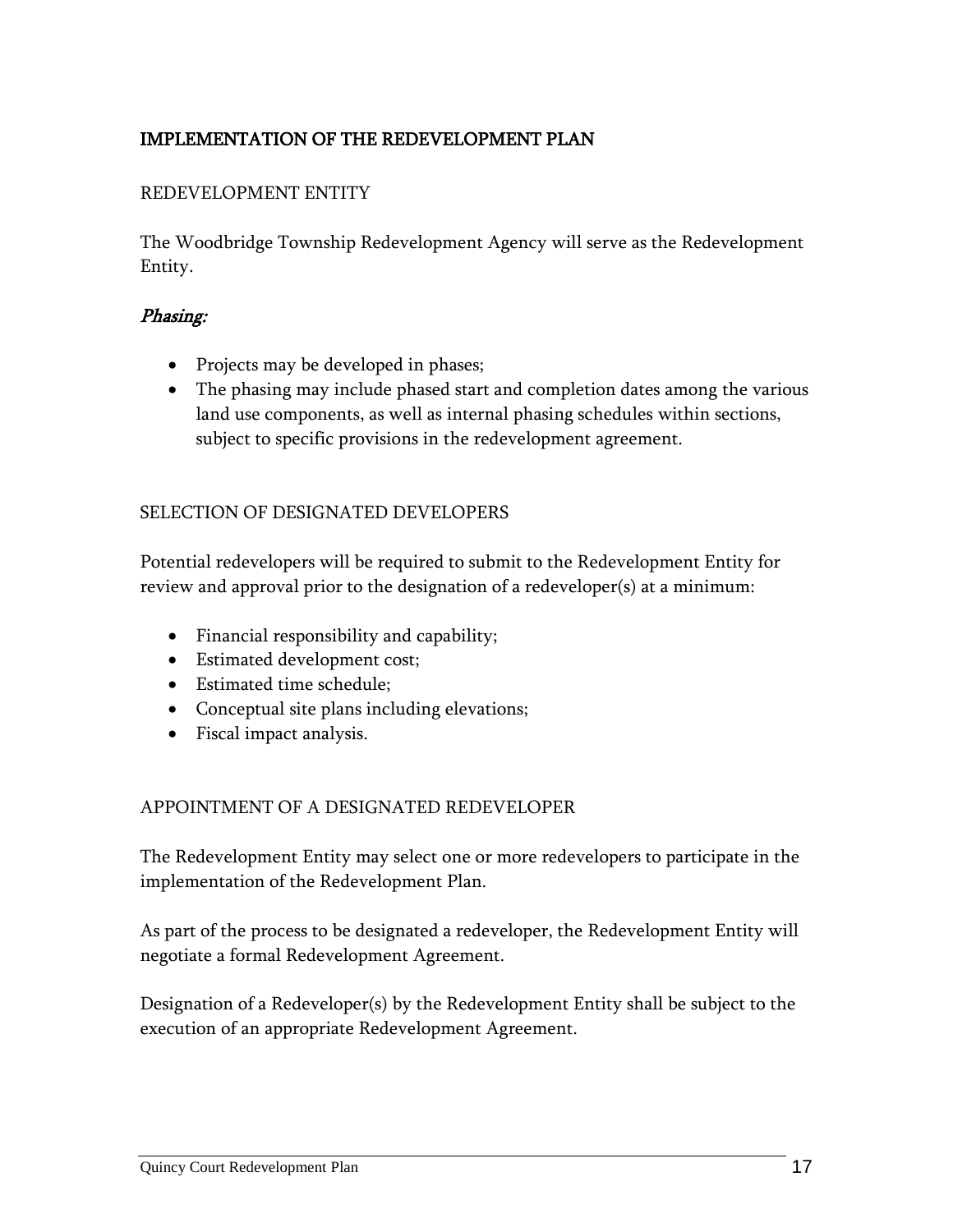#### CONDITIONS IN REDEVELOPMENT AGREEMENT(S)

Each Redevelopment Agreement will be contingent upon the following conditions, restrictions, and/or requirements.

- 1. Each Redevelopment Agreement will incorporate the pertinent aspects of the selected redeveloper's proposal and will address financial considerations, planning, phasing, development and such other issues as deemed appropriate and/or as required according to state law in order to implement the Redevelopment Plan.
- 2. A designated redeveloper will be obligated to complete on-site improvements as approved, together with any specified off-site improvements, as may be required in accordance with the Redevelopment Plan and the Redevelopment Agreement.
- 3. Any necessary deed of conveyance shall include a restriction that the designated redeveloper and his successors or assigns shall devote land to the uses specified in the designated redeveloper's final plan and shall not devote such land to any other uses.
- 4. No designated redeveloper will be permitted to dispose of property until the issuance of the Certificate of Completion, unless the prior written consent of the Redevelopment Agency has been obtained.
- 5. No covenant, agreement, lease, conveyance, or other instrument shall be effective or executed by the Township of Woodbridge and the Redevelopment Entity or by the purchasers or lessees from them, or by any successors in interest of such purchasers or lessees, by which land in the Redevelopment Area is restricted as to sale, lease, or occupancy upon the basis of race, color, creed, religion, ancestry, national origin, sex, or marital status.
- 6. The Redeveloper(s) shall pay to the Redevelopment Entity an application fee for consideration of redeveloper as a designated redeveloper and will fund an escrow for the Agency's costs in implementing redevelopment.
- 7. The Redevelopment Entity and the Township of Woodbridge reserve the right to terminate any Redevelopment Agreement with a designated redeveloper subject to the terms and conditions of the Redevelopment Agreement.